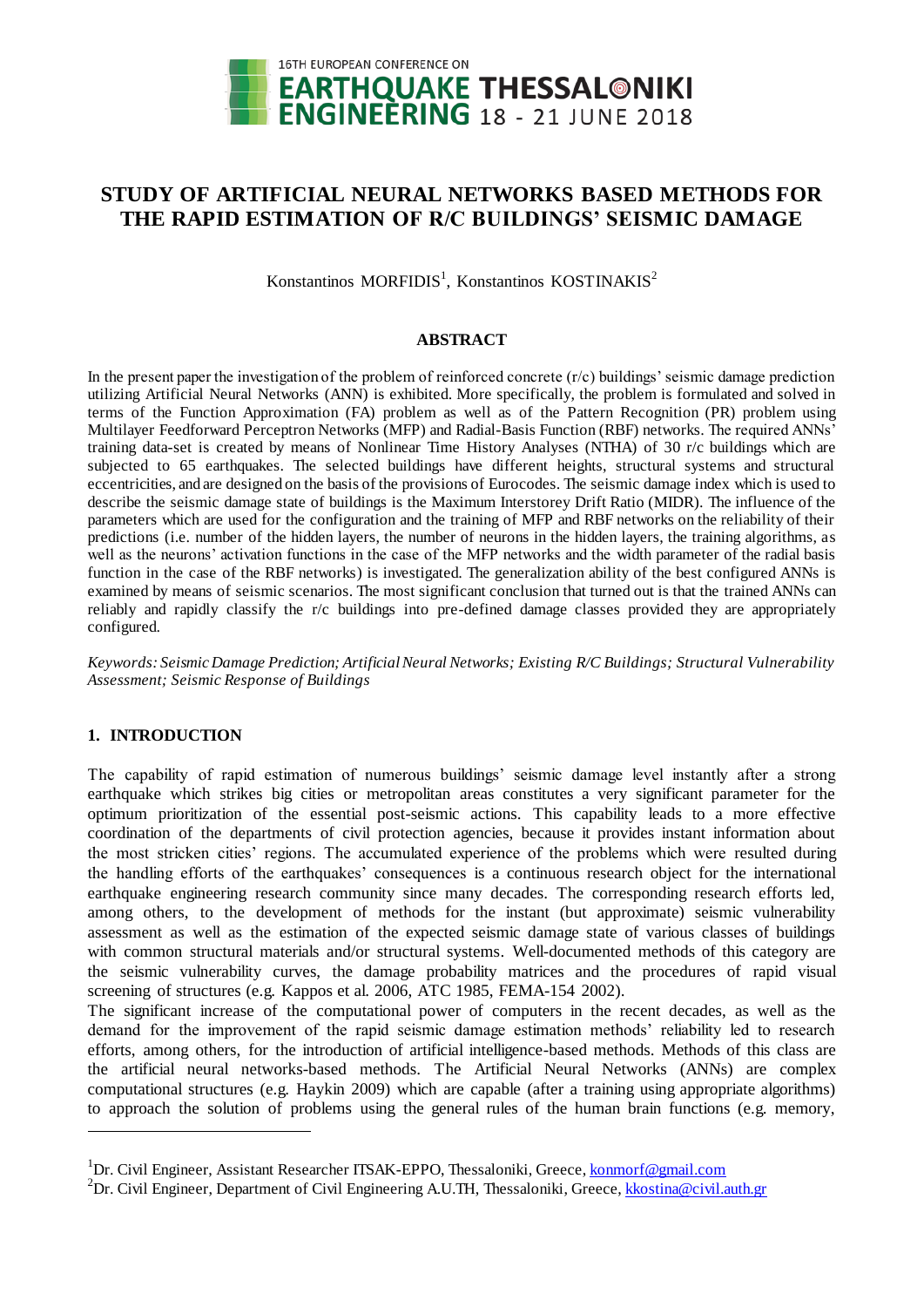training etc.). Thus, utilizing ANNs it is feasible to approximate the solution of problems such as pattern recognition, classification and the function approximation problem. The ability of ANNs to embed and deploy results of problems which have known input data in order to extract predictions for the solution of same type's problems with unknown input data instantly, led to the thought to use them for the estimation of existing buildings' seismic damage state in real time after an earthquake (e.g. Molas and Yamazaki 1995, Latour and Omenzetter 2009, Rofooei et al. 2011, Vafaei et al. 2013).

In the present paper the results of the study of ANNs' ability for rapid and reliable estimation of seismic damage state of numerous r/c buildings are presented. More specifically, two different types of ANNs were utilized (and were compared) for this purpose: the Multilayer Feedforward Perceptron (MFP) networks and the Radial-Basis Function (RBF) networks. Moreover, the problem of the rapid estimation of r/c buildings' seismic damage state was formulated and solved as a problem of approximation of an unknown function (i.e. the approximation of the r/c buildings' seismic damage function, FA problem), as well as a pattern recognition problem (i.e. the classification of r/c buildings into pre-defined damage classes, PR problem). For the creation of the required ANNs' training data set 30 r/c buildings with different structural parameters (the total height, the structural eccentricity, and the ratio of base shear received by r/c walls (if they exist) along the two orthogonal construction axes) were selected and designed. These buildings were analyzed for 65 selected actual ground motions using Nonlinear Time History Analyses (NTHA). As seismic input parameters 14 parameters widely used in literature were chosen (e.g. Kramer 1996). The well-documented Maximum Interstorey Drift Ratio (MIDR) was utilized as the damage index of the r/c buildings (e.g. Naeim 2011). The influence of the parameters which are used for the configuration and the training of networks on the reliability of their predictions was investigated. These parameters in the case of the MFP networks are the number of the hidden layers, the number of neurons in the hidden layers, the training algorithms, as well as the neurons' activation functions. In the case of the RBF networks the influence of the radial basis function's width parameter was studied. This investigation led to the optimum configured networks on the basis of the optimization of the corresponding performance evaluation parameters. The generalization ability of the optimum configured and trained networks (i.e. the ability of ANNs to extract reliable predictions for r/c buildings subjected to earthquakes which are both unknown to them) was examined by means of seismic scenarios. In these scenarios, earthquakes and buildings which were not utilized in the creation of the training data set were used. The most significant conclusion that turned out is that the ANNs can reliably classify the r/c buildings into pre-defined damage classes in real time provided they are appropriately configured.

## **2. THE ARIFICIAL NEURAL NETWORKS**

The Artificial Neural Networks (ANNs) are complex computational structures which are capable to solve problems using the general rules of the human brain functions (see e.g. Haykin 2009). Thus, the ANNs are capable to handle problems such as the Pattern Recognition (e.g. Ripley 1996) and the Function Approximation problem. To this end the ANNs must be trained using a set of input vectors and outputs (target) vectors which correspond to known solutions of the problem, and a mathematical procedure which is called "training algorithm". During the training procedure the networks are adapted (as regards the values of their internal parameters) in order to optimize the output errors (Haykin 2009). Several types of ANNs have been introduced during the past decades. Between these types of ANNs are the Multilayer Feedforward Perceptron (MFP) networks and the Radial-Basis Function (RBF) networks, which are utilized in the present study. Both the types of ANNs constitute basis of the continuous real-valued functions. For this reason, these networks can approximate precisely unknown continuous real-valued functions (Hornik et al. 1989, Park and Sandberg 1991). In the following sub-sections, the differences between the MFP and RBF networks will be presented.

### *2.1 The Multilayer Feedforward Perceptron (MFP) networks*

The MFP networks' function is based on the combined action of interconnected processing units (artificial neurons). The artificial neurons receive input signals and transform them to an output signal through the use of an adder (which adds the products of the input signals by the respective synaptic weights of neuron's synapses), and the use of an activation function (Figure 1a). The typical configuration of MFP networks with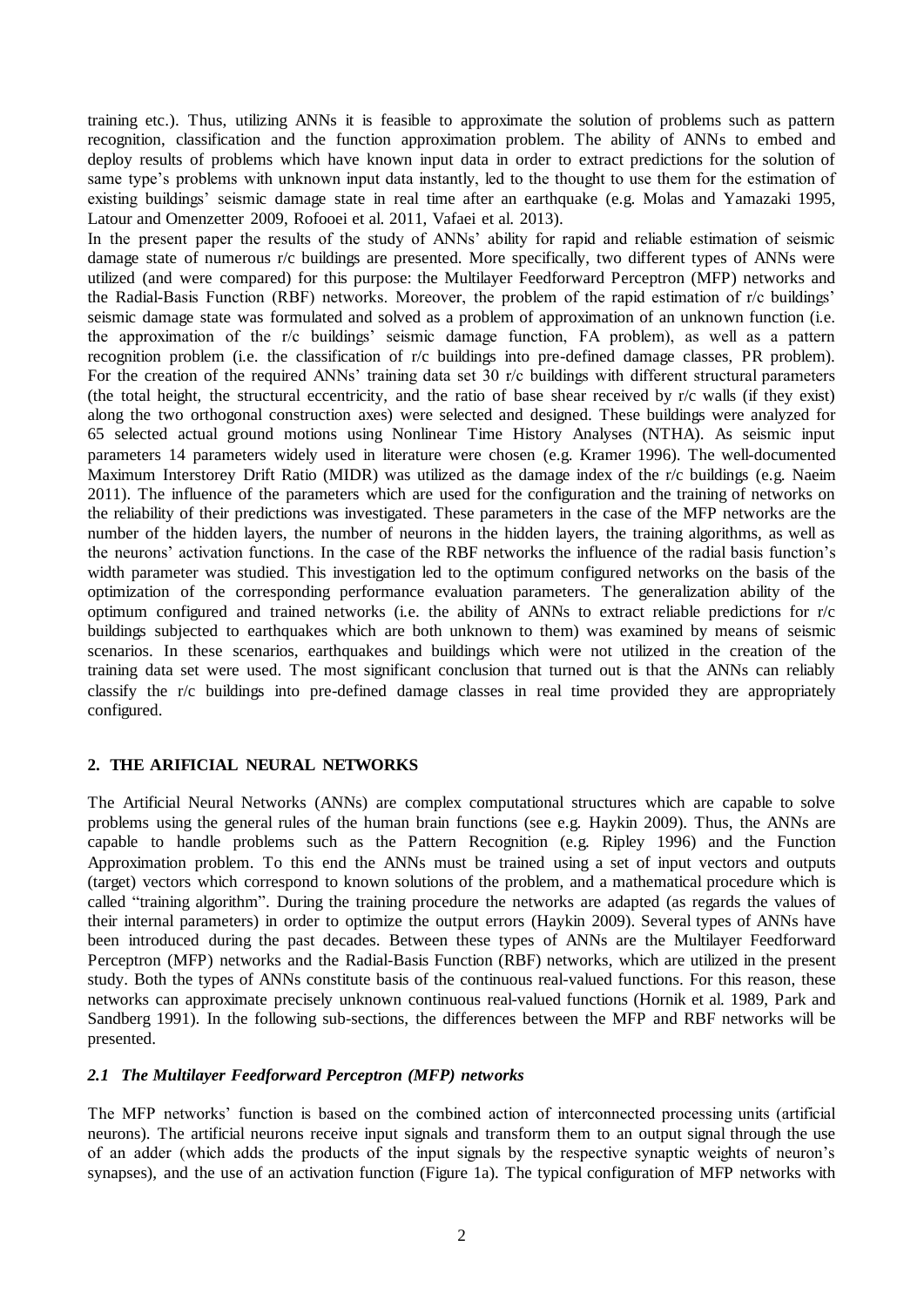four layers of neurons (input layer, 2 hidden layers and output layer) is presented in Figure 1c.



Figure 1. The artificial neuron of (a) MFP networks, (b) RBF networks. General form of MFP (c) and RBF networks (d)

In MFP networks, the neurons in any layer are connected to all neurons in the adjacent layer (fully connected ANNs). During the training procedure, the training vectors **x** are introduced successively to the network's input layer. The output vectors **o**, which are produced by the network, are compared with the corresponding target vectors **d.** Then, the vector of error **e** (which is a function of the synaptic weights **w**) is calculated:  $e(w)=d-o(w)$ . The training algorithm successively updates the values of the synaptic weights up till the minimization of the error **e**. More details about the MFP networks can be found in the literature (e.g. Haykin 2009).

### *2.2 The Radial Basis Function (RBF) networks*

The RBF networks have specific similarities and basic differences with the MFP networks (Haykin 2009). The basic similarity concerns their general structure which is consisted of input, hidden and output neurons' layers (Figure 1d). Nevertheless, the RBF networks have usually one hidden layer. Moreover, the RBF networks are fully connected ANNs. As regard the differences the most significant of them are the structure and the function of the hidden layer's neurons (Figure 1b), the order of magnitude of the number of hidden layer's neurons and the rationale of the used training algorithms. The function of the RBFs' neurons in the hidden layer is based on radial functions. These functions have the following general form:

$$
f(x) = f\left(\|x - c\|, \sigma\right) \tag{1}
$$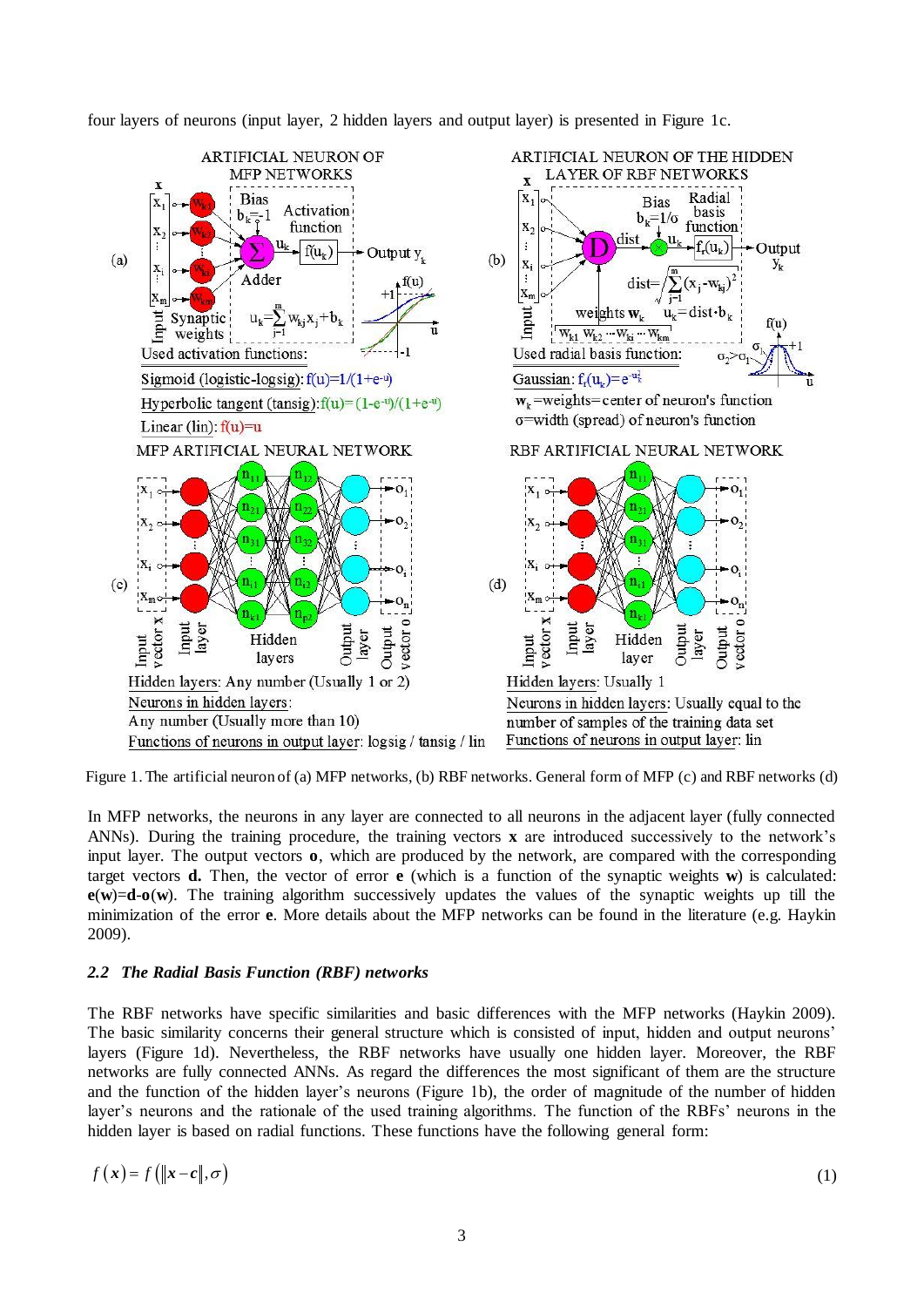In the above equation  $x$  is the input vector of neuron (i.e. the argument of the function) and  $c$  is the centroid (or center) of the function. The value of f (i.e. the output of neurons) is depended on the (Euclidean) distance (dist= $||x-c||$ ) of the input vector *x* from the center *c* and on a parameter which is called width parameter  $\sigma$ (Figure 1b). The width  $\sigma$  is a parameter which defines the function values' rate of degrease bilateral to the center (greater values of σ lead to lesser rate of degrease of function values bilateral to the center and viseversa, Figure 1b). A common used type of radial function is the gaussian function (Figure 1b).

In contrast to the MFP networks the number of hidden layer's neurons of the RBF networks can be equal to the number of the samples of the training data-set. In this case every sample of the training data set corresponds to a neuron of the hidden layer. Thus, every hidden layer's neuron i is a center  $c_i$  and has its width  $\sigma_i$ . It is also permissible to select certain samples of training data set as centers. The above two different choices define the target of the RBF networks' training procedure. The training of the RBF networks is divided into two stages: first the weights from the input to hidden layer and then the weights from the hidden to output layer are determined. Generally, the target of the hidden layer's neurons training procedure is the optimum determination of the radial basis functions' centers and of their widths. In this case only a percentage of the training data set's samples (randomly selected) is used as centers, and the training procedure's target is the optimum selection of these samples. If all samples of the training data set are used as centers (i.e. the number of hidden layer's neurons is equal to the training data set samples' number) no need for the optimum determination of centers exists. In this case, the training procedure is concentrated on the optimum determination of the widths of the neurons' radial basis functions σ. Often, common value for all neurons' width parameter is selected. The training procedure for the determination of the weights from the hidden to output layer is based on the Least Mean Square estimation.

## **3. FORMULATION OF THE PROBLEM BY MEANS OF TERMS COMPATIBLE TO ANNS**

In the current section the procedure for the FA and PR problems' formulation in terms compatible to MFP and RBF networks' philosophy is presented.



Figure 2. Procedure for the formulation of the investigated problem in terms compatible to the ANNs' structure

The steps which are required for this formulation are briefly illustrated in Figure 2. In this figure the choices which were made for some of the problem's parameters in the current investigation are also presented.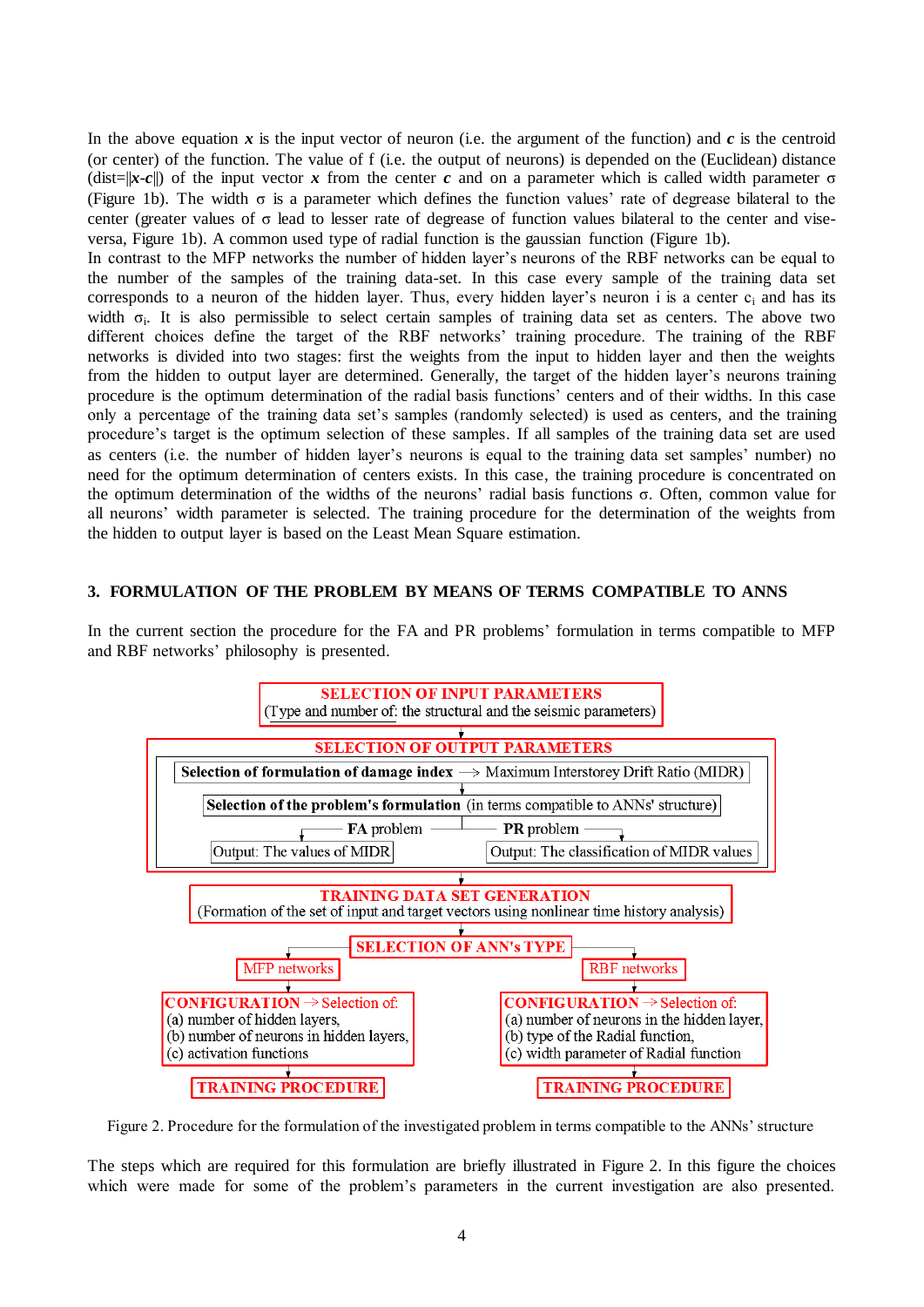Detailed description of all selected parameters will be given in the following subsections.

#### *3.1 Selection of the input and the output parameters*

The input parameters which describe the problem of the prediction of the seismic damage of r/c buildings are structural parameters and seismic parameters. As regards the structural parameters, in the case of the vulnerability assessment of existing r/c buildings, the widespread methods such as the fragility curves method (e.g. Kappos et al. 2006) utilize macroscopic characteristics which are related to the geometric morphology and the structural system. In the present paper 4 structural parameters were selected: the total height of buildings  $H_{tot}$ , the ratio of the base shear that is received by r/c walls (if exist) along two perpendicular directions x and y (ratio  $n_{vx}$  and ratio  $n_{vv}$ ), and the structural eccentricity  $e_0$ . As regards the seismic parameters which are used to describe the seismic excitations and their impact to structures, there are many definitions which are resulted from the accelerograms records. For the study conducted in the present paper, the 14 seismic parameters presented in Table 1 have been chosen (e.g. Kramer 1996).

Table 1. The selected seismic (ground motion) parameters.

| Seismic parameter                      | Seismic parameter |                               |  |  |
|----------------------------------------|-------------------|-------------------------------|--|--|
| 1 Peak Ground Acceleration: PGA        | 8                 | Housner Intensity: HI         |  |  |
| 2 Peak Ground Velocity: PGV            |                   | Arias Intensity: $I_a$        |  |  |
| 3 Peak Ground Displacement: PGD        | 10                | $V_{max}/A_{max}$ (PGV/ PGA)  |  |  |
| 4 Effective Peak Acceleration: EPA     |                   | Predominant Period: PP        |  |  |
| 5 Specific Energy Density: SED         | 12                | Uniform Duration: UD          |  |  |
| 6 Acceleration Spectrum Intensity: ASI | 13                | <b>Bracketed Duration: BD</b> |  |  |
| 7 Cumulative Absolute Velocity: CAV    | 14                | Significant Duration: SD      |  |  |

Thus, in the present study, 18 input parameters (4 structural and 14 seismic) were utilized. Therefore, the input vectors of networks **x** (18x1) have the general form which is given by Equation 2:<br> **x** =  $\left[\mathbf{x}_{\text{seism}} | \math$ input vectors of networks  $\mathbf{x}$  (18x1) have the general form which is given by Equation 2:

input vectors of networks **x** (18x1) have the general form which is given by Equation 2.  
\n
$$
\mathbf{x} = [\mathbf{x}_{\text{seism}} | \mathbf{x}_{\text{struct}} ]^T
$$
\n
$$
\mathbf{x}_{\text{seism}} = [PGA | PGV | PGD | I_a | SED | CAV | ASI | HI | EPA | PGV / PGA | PP | UD | BD | SD ]^T
$$
\n
$$
\mathbf{x}_{\text{struct}} = [H_{\text{tot}} | e_0 | n_{\text{vx}} | n_{\text{vy}} ]^T
$$
\n(2)

According to Figure 2 the procedure for the selection of output parameters requires two steps. The first step concerns the choice of an appropriate damage index. In the present study, the seismic damage of  $r/c$ buildings was expressed in terms of the Maximum Interstorey Drift Ratio (MIDR), (e.g. Naeim 2011). The second step of the procedure entails the choice of the problem's formulation. This choice is necessary in order to define the shape of ANNs' output vectors.

In the present study the problem is formulated as FA problem and as PR problem. As regards the FA problem, the formulation is based on the approximation of values of an unknown real-valued function f(**x**) for which a set of known pairs  $(\mathbf{x}, f(\mathbf{x}))$  is available. The vector **x** is given by the Equation 2, whereas the  $f(\mathbf{x})$ is the unknown real-valued function which correlates the structural and seismic parameters with the buildings' seismic damage. Thus, in the case of the formulation of the FA problem the output parameter must be a real number i.e. in the case of the present study, the value of seismic damage index MIDR (f(**x**)=MIDR). The formulation of the PR problem requires the definition of classes into which a r/c building can be classified on the basis of its seismic damage level. To this end, in the present study three damage states were defined using specific limit values of MIDR. These damage states are presented in the Table 2. The number of the damage classes (three) was selected in order to be compatible to the common used rationale of seismic damage classification in slight (green), moderate (yellow) and heavy (red) damage states which are utilized in the case of r/c buildings' rapid seismic assessment after strong events. The choice of the limit MIDR values of the three damage classes was based on the fusion of the two lower as well as the two higher damage classes of a well-known MIDR-based damage classification of r/c buildings (Masi et al. 2011).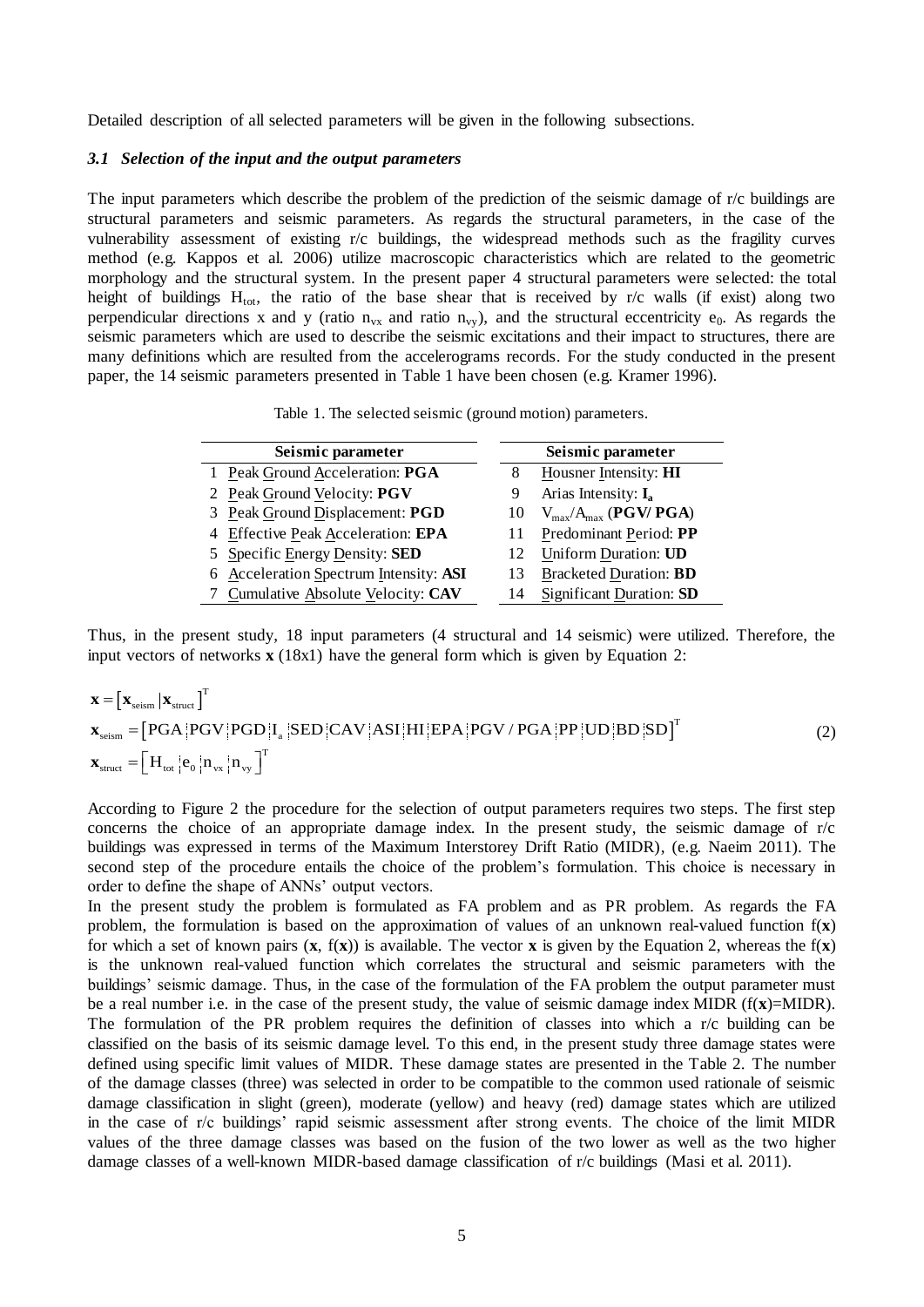Table 2. Relation between MIDR and damage state.

| MIDR (%)         | $0.0 - 0.50$               | $0.50 - 1.00$           | >1.00               |
|------------------|----------------------------|-------------------------|---------------------|
| Degree of damage | Slight (No damages or      | Moderate (Significant   | Heavy (non-         |
|                  | repairable slight damages) | but repairable damages) | repairable damages) |

Thus, the output vectors as well as the target vectors must have dimension (3x1). In other words, the number of outputs of ANNs in the present case is three. The general form of the output vectors is given (using an example) in Figure 3.



Figure 3. General form of output vectors **o**

As it emerges from Figure 3, each element of a vector **o** represents one of the three classes/damage states of Table 2 and attains value equal to 1 if the corresponding MIDR belongs to the interval of values which define the specific damage state. Otherwise, it attains value equal to 0.

#### *3.2 Generation of the training data set*

The next step of the procedure for the problem's formulation (Figure 2) is the generation of the training data set i.e. the generation of a set which consists of input and target vectors for the networks' training. To this end, we must first select characteristic types of r/c buildings which cover a wide range of the utilized structural parameters (in the present study:  $H_{tot}$ ,  $e_0$ ,  $n_{vx}$ ,  $n_{vy}$ ). Thus, 30 different types of r/c buildings were selected. These types cover the following ranges of the selected input parameters' values:  $H_{\text{tot}}$ =9.6m-22.4m,  $e_0=0.0$ m-6.73m, n<sub>Vx</sub>=0.0%-77%, n<sub>Vy</sub>=0.0%-80% (Morfidis and Kostinakis 2017). The selected buildings (rectangular in plan and regular in elevation according to the criteria set by EN1998-1) were modeled and designed according to the provisions of EN1992-1-1 and EN1998-1. In this point it must be stressed that the choice of buildings which were designed on the basis of the provisions of EN1992-1-1 and EN1998-1 does not deprive the generality of the proposed neural networks based methods because it is possible to generate additional training data sets comprising of buildings designed on the basis of provisions of other (or older) codes. These training data sets can be used for the training of networks which can utilized in parallel with the ones presented herein.

The buildings were considered to be fully fixed to the ground and were analyzed using the elastic modal response spectrum method. Τhe buildings' nonlinear behaviour was modeled by means of lumped plasticity models at the column and beam ends, as well as at the base of the walls. The effects of the axial load-biaxial bending moments  $(P-M_1-M_2)$  interaction at column and wall hinges were taken into account by using appropriate  $P - M_1 - M_2$  interaction diagrams. After the nonlinear modeling, the selected buildings were analyzed by means of NTHA for each one of the 65 earthquake ground motion pairs which were obtained from the PEER (2003) and the European strong-Motion (2003) databases. Thus, a total of 1950 NTHA (30 buildings x 65 earthquake records) were performed. For each one of the 1950 analyses, the required data for the MIDR calculation were exported. Thus, 1950 training vectors which are given in Equation 2, and the corresponding 1950 target vectors were formed. The shape of the target vectors depends on the problem's formulation. In particular:

(i) In the case of the FA problem, the target vectors are in fact scalar-real values (the values of MIDR).

(ii) In the case of the PR problem, the target vectors have the form which is presented in Figure 3.

#### *3.3 Selection of ANNs' types, configuration and training procedures*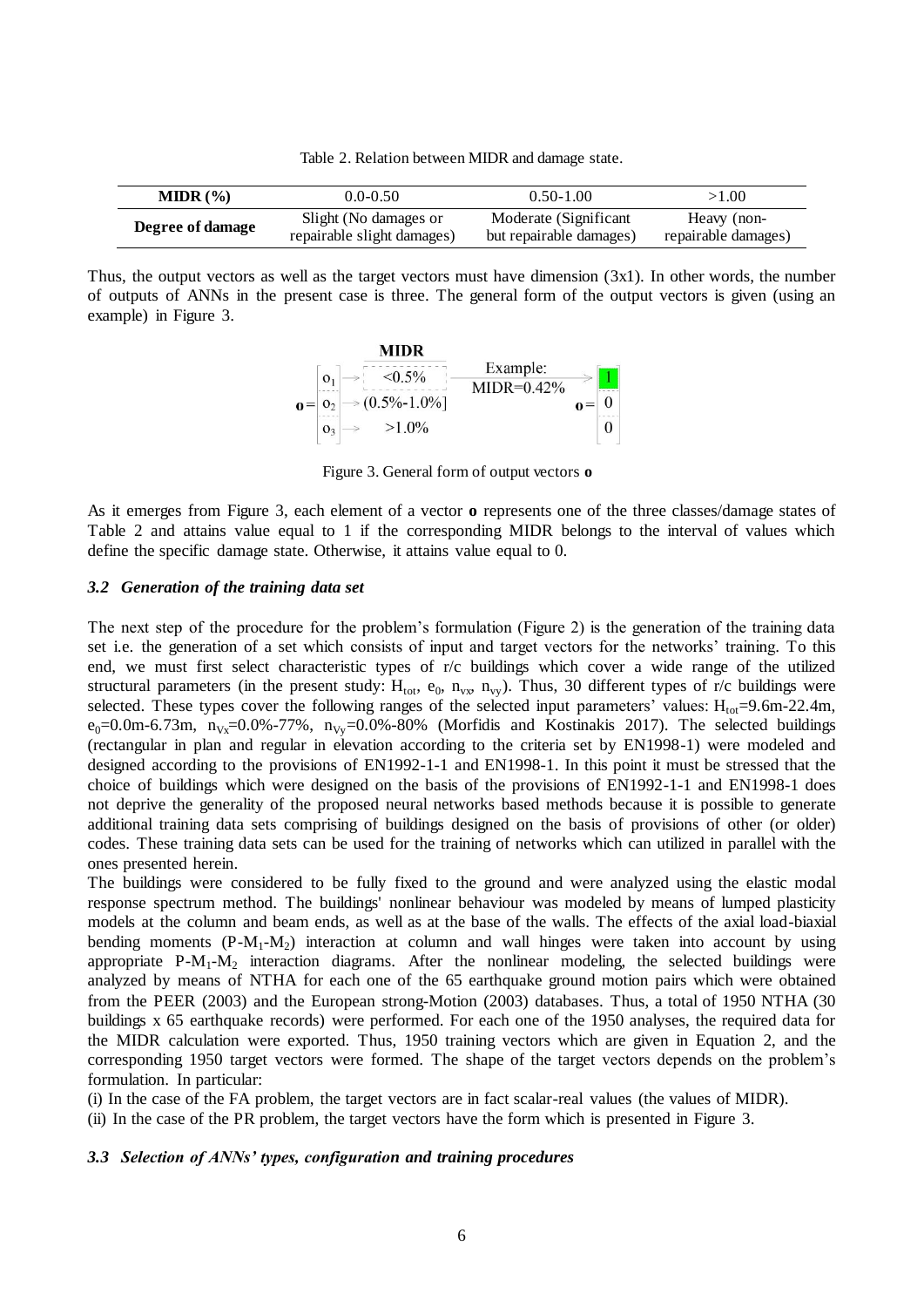Since the training data set is created, the last step of the problem's formulation according to Figure 2 is the selection of the utilized ANNs' types, their configuration and the training procedure. In the framework of the present study MFP as well as RBF networks were selected. As regards the configuration of the MFP networks in the present study the optimum combination of the following parameters was investigated: (a) the number of hidden layers, (b) the number of neurons in each hidden layer and (c) the activation functions of neurons. The choice of the other parameters which influence the MFP networks' function (the performance evaluation parameters, the normalization functions of the input values, and the method for partitioning the data set in training, validation and testing data sub-sets) are summarized in Table 3.

| <b>PARAMETERS OF MFP NETWORKS</b>                                                           | FA problem                                                                                                             | <b>PR</b> problem                                                                   |  |
|---------------------------------------------------------------------------------------------|------------------------------------------------------------------------------------------------------------------------|-------------------------------------------------------------------------------------|--|
| <b>Number of hidden layers</b>                                                              |                                                                                                                        | $1 \text{ or } 2$                                                                   |  |
| Number of neurons in hidden layer(s)                                                        | $10 \div 60$                                                                                                           | $10 \div 60$                                                                        |  |
| Activation functions in hidden layer(s)                                                     | logsig or tansig                                                                                                       | logsig or tansig                                                                    |  |
| <b>Activation functions in output layer</b>                                                 | linear                                                                                                                 | logsig or tansig                                                                    |  |
| Performance parameters                                                                      | • Mean Square Error (MSE)<br>• Correlation Factor R between<br>analytically calculated and<br>neurally predicted MIDRs | Confusion Matrix (CM)<br>(for details see e.g. Theodoridis<br>and Koutroumbas 2008) |  |
| <b>Partition ratios of randomly composed data</b><br>sub-sets (training/testing/validation) | 70%/15%/15%                                                                                                            | 70%/15%/15%                                                                         |  |
| Normalization functions of input values                                                     | in the range $[-1,1]$                                                                                                  | in the range $[-1,1]$                                                               |  |
| <b>Training algorithm</b>                                                                   | Levenberg-Marquardt (LM)                                                                                               | Resilient Backpropagation (RP)                                                      |  |

Table 3. Configuration parameters of MFP networks

The corresponding configuration of the utilized RBF networks in the present study regards the choice of (a) the number of neurons in the hidden layer, (b) the type of the used radial function and (c) the value of the width parameter of the selected radial function (the type of the other parameters which control the RBF networks' performance is identical to the corresponding parameters of the MFP networks). The number of the neurons in the hidden layer was chosen to be equal to the number of training data-set's samples, whereas the gaussian function was selected as networks' radial function. The value of the width parameter was the objective of parametric investigation in order to estimate its optimum value. All configuration parameters of the RBF networks which were chosen in the present study are summarized in Table 4. More details about the investigation of the optimum configuration of MFP and RBF networks in the framework of FA problem's and of PR problem's solution will be given in the next section.

| <b>PARAMETERS OF RBF NETWORKS</b>                                                    | <b>FA</b> problem                                            | PR problem                                                   |  |  |
|--------------------------------------------------------------------------------------|--------------------------------------------------------------|--------------------------------------------------------------|--|--|
| <b>Number of hidden layers</b>                                                       |                                                              |                                                              |  |  |
| Number of neurons in hidden layer                                                    | Equal to the number of training                              | Equal to the number of training                              |  |  |
|                                                                                      | samples (1365=1950x0.7)                                      | samples (1365=1950x0.7)                                      |  |  |
| Radial functions in hidden layer                                                     | Gaussian                                                     | Gaussian                                                     |  |  |
| <b>Activation functions in output layer</b>                                          | linear                                                       | linear                                                       |  |  |
| Performance parameters                                                               | • Mean Square Error (MSE)                                    | Confusion Matrix (CM)                                        |  |  |
|                                                                                      | • Correlation Factor R                                       |                                                              |  |  |
| Partition ratios of randomly composed data<br>sub-sets (training/testing/validation) | 70%/15%/15%                                                  | 70%/15%/15%                                                  |  |  |
| <b>Normalization functions of input values</b>                                       | in the range $[-1,1]$                                        | in the range $[-1,1]$                                        |  |  |
| <b>Training procedure</b>                                                            | Investigation of the optimum<br>value of the width parameter | Investigation of the optimum<br>value of the width parameter |  |  |

Table 4. Configuration parameters of RBF networks

## **4. PARAMETRIC INVESTIGATION OF THE OPTIMUM ANNS' CONFIGURATIONS**

#### *4.1 Investigation of the optimum performance for FA problem's solution*

In the case of the FA problem's solution using MFP ANNs, networks with one hidden layer ("N1" networks)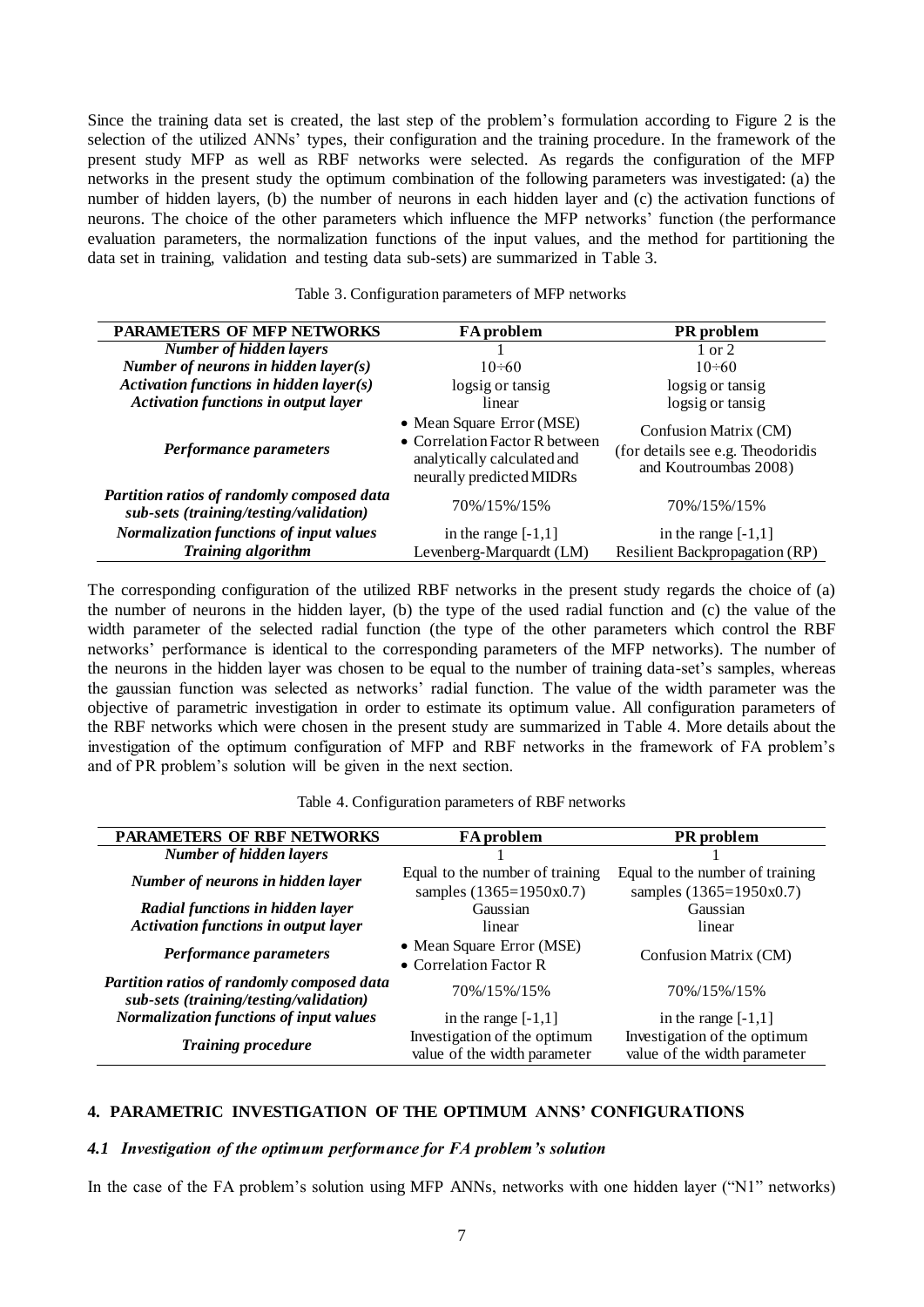were utilized. As it emerges from Table 3, two classes of MFP networks were configured. The networks of the first class have activation functions tansig for neurons of the hidden layer, whereas the networks of the second class have logsig functions. More specifically, 51 different versions of MFP networks as regards the number of neurons (10÷60) in the hidden layer were configured for each one of the two network classes. All networks of the two classes were trained 75 times (using the Levenberg-Marquardt (LM) algorithm (Marquardt 1963)). This was done because differences in ANNs' performance are caused by synaptic weights' and biases' initial values (e.g. Latour and Omenzetter 2009), and also by the random composition of the three sub-sets of the total data set (Matlab 2013). From the 75 trainings of each one of the 51 of configured ANNs of two classes the optimum ones were detected. More specifically, the trainings which yielded the optimum values of the performance parameters MSE and R-factor on the basis of the testing subset were detected. Thus, from the  $7650(-51x75x2)$  trainings  $102(-2x51)$  optimum trained ANNs were emerged taking into consideration the criterion of min(MSE) and  $102(=2x51)$  optimum trained ANNs were emerged taking into consideration the criterion of max(R) for the testing sub-set (i.e. for a set which consists of 1950x0.15=293 samples). It must be noted that the choice of the testing sub-set for the performance assessment of ANNs is based on the fact that this sub-set is used for the evaluation of ANNs' ability to extract reliable results for data which were not used for their training (generalization ability). The results of the above described procedure are given in Figure 4.



Figure 4. Results of investigation for the optimum configuration of the MFP networks – FA problem

The conclusions which arise from Figure 4 are the following:

- The MFP networks export generally reliable MIDR values (the optimum values of the performance parameters MSE and R can be considered as acceptable (minMSE=0.0455 and maxR=0.9751)).
- The networks with activation function logsig in the hidden layer are more efficient than the networks with activation function tansig since they export results with better performance parameters' values.
- As regards the optimum number of neurons in the hidden layer, it generally depends on the utilized performance criterion and it is not defined uniquely.



Figure 5. Investigation for the optimum definition of the RBF networks' functions' width parameter – FA problem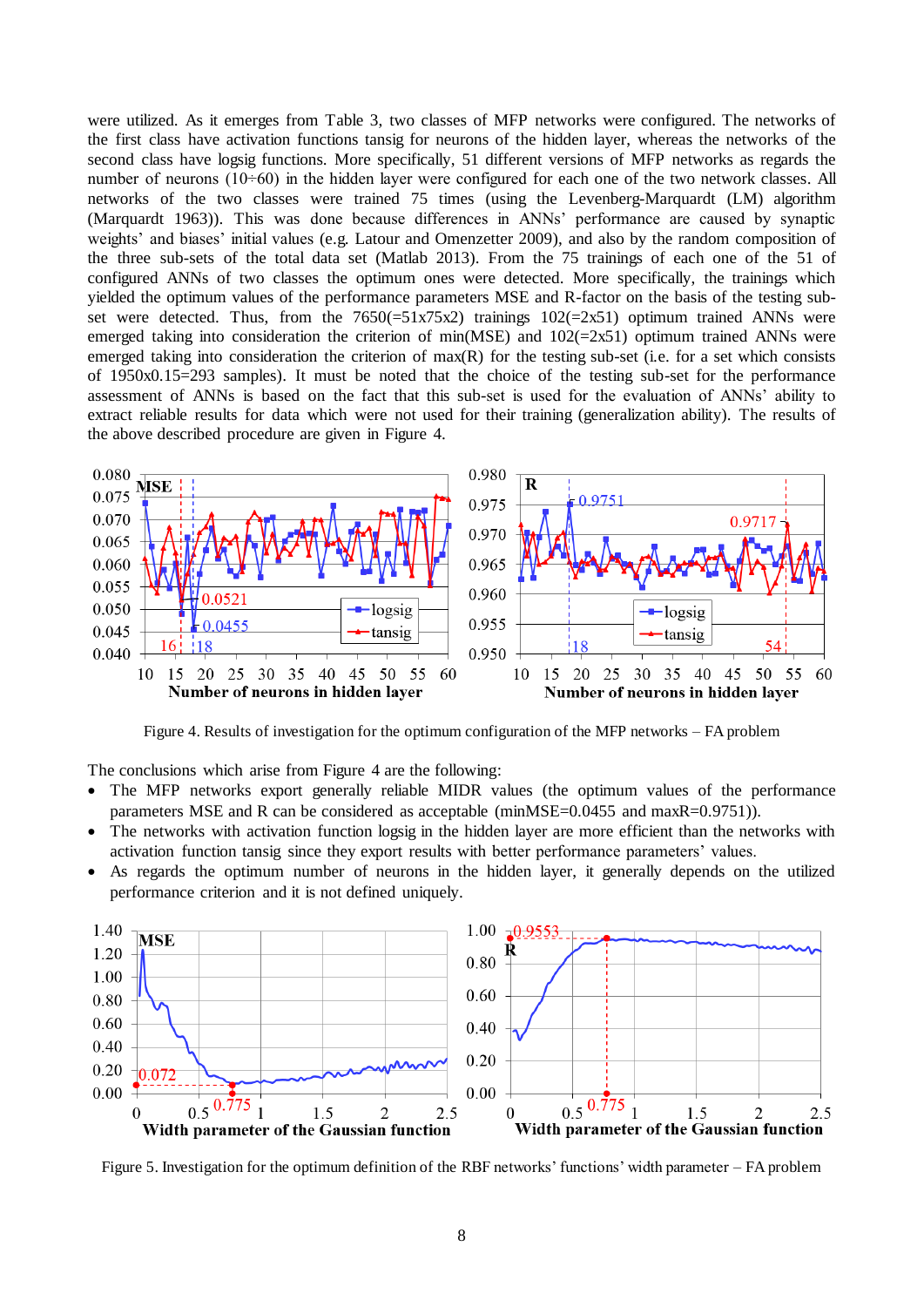The procedure for the FA problem's solution using RBF networks was performed through the investigation of the gaussian function's width parameter's value which lead to the performance parameters' MSE and R optimum values for the testing sub-set. To this end, 100 different RBF networks were formed. In these networks the values of the gaussian functions' width parameter fluctuate between 0.1 and 2.5. Each one of the 100 RBF networks was trained 150 times using the 1365(=0.7x1950) samples of the training data sub-set which were randomly chosen in every training procedure. From these 150 trainings the ones which export results with optimum values for parameters MSE and R were detected. Thus, 100 best trained networks (one for every value of the gaussian functions' width parameter) on the basis of the minimum value of the MSE were detected. Similarly, 100 best trained networks on the basis of the maximum value of the R were also founded. The results of the above described procedure are presented in Figure 5. The conclusion which arise from this figure is that the RBF networks are capable to export MIDR values which can be considered as reliable but not so as the MIDR values which are extracted from MFP networks. This conclusion is based on the comparison of the MSE and R parameters' values of the Figures 4 and 5.

#### *4.2 Investigation of the optimum performance for PR problem's solution*

In the case of the PR problem's solution using MFP ANNs, networks with one and two hidden layers ("N2" networks) were utilized. Eight different types of networks with one hidden layer and sixteen different types of networks with two hidden layers were formed (Table 3). More specifically a total of  $204(=4)$  combinations of activation functions x 51 different numbers of neurons (between 10 and 60) in the hidden layer) MFP networks with one hidden layer and 20808(=8 combinations of activation functions x 51 different numbers of neurons (between 10 and 60) in the first hidden layer x 51 different numbers of neurons (between 10 and 60) in the second hidden layer) networks with two hidden layers were configured. For MFP networks' training the Resilient Backpropagation (RP) algorithm was utilized (Riedmiller and Braun 1993). As performance "generalized" parameter for the networks' evaluation the Confusion Matrices (CMs) were chosen. These matrices give an overall evaluation of the classifications' quality which the networks can perform (see e.g. Theodoridis and Koutroumbas 2008). In Figure 6 the CMs of the classifications made by the best trained ANNs with one and two hidden layers for the 293(=1950x0.15) samples of the testing sub-set are illustrated. In the blue colored cells of these matrices the "Overall Accuracy" (OA) index values which represent the total percentage of the correct networks' classifications are also presented.

|       | ANNs' classification                             |    |    |             |            |              | ANNs' classification                             |    |    |     |            |
|-------|--------------------------------------------------|----|----|-------------|------------|--------------|--------------------------------------------------|----|----|-----|------------|
|       |                                                  |    |    |             | $Recall\%$ |              |                                                  |    |    |     | $Recall\%$ |
|       |                                                  | 82 |    |             | 96.5%      | $\mathbf{S}$ |                                                  | 92 | h  |     | 93.9%      |
| class |                                                  |    | 46 | $\mathbf Q$ | 79.3%      | cla          |                                                  |    | 48 |     | 94.1%      |
| True  |                                                  |    |    | 145         | 96.7%      |              |                                                  |    |    | 136 | 94.4%      |
|       | <b>Precision%</b> 96.5% 85.2% 94.2% <b>93.2%</b> |    |    |             |            | R            | <b>Precision%</b> 97.9% 77.4% 99.3% <b>94.2%</b> |    |    |     |            |
|       | (a) MFP network with 1 hidden layer              |    |    |             |            |              | (b) MFP network with 2 hidden layers             |    |    |     |            |

Figure 6. CMs of the MFP networks with (a) one hidden layer and (b) with two hidden layers – PR problem

The conclusions which arise from Figure 6 are the following:

- The MFP networks export generally reliable classifications for the r/c buildings' damage state (the optimum values of the OA parameter is significantly high (OA=93.2% (i.e 93.2% of the tested samples were classified in the correct damage category) for the networks with one hidden layer and OA=94.2% for the networks with two hidden layers).
- All classifications which are presented in Figure 6 are in the correct classes (green colored cells) or in classes adjacent to them (yellow colored cells). Thus, no classifications in categories which are not adjacent to the correct category are exported. This means that the general conclusions which are extracted from the study of the CMs are reliable and give instantly a correct approach of the real damage's level.
- The use of two hidden layers increases the effectiveness of networks but not significantly. The increase of the OA value due to the introduction of the second hidden layer is about 1.0%.

The procedure for the PR problem's solution using RBF networks is exactly the same as the corresponding procedure for the solution of the FA problem which was presented in the sub-section 4.1. The only difference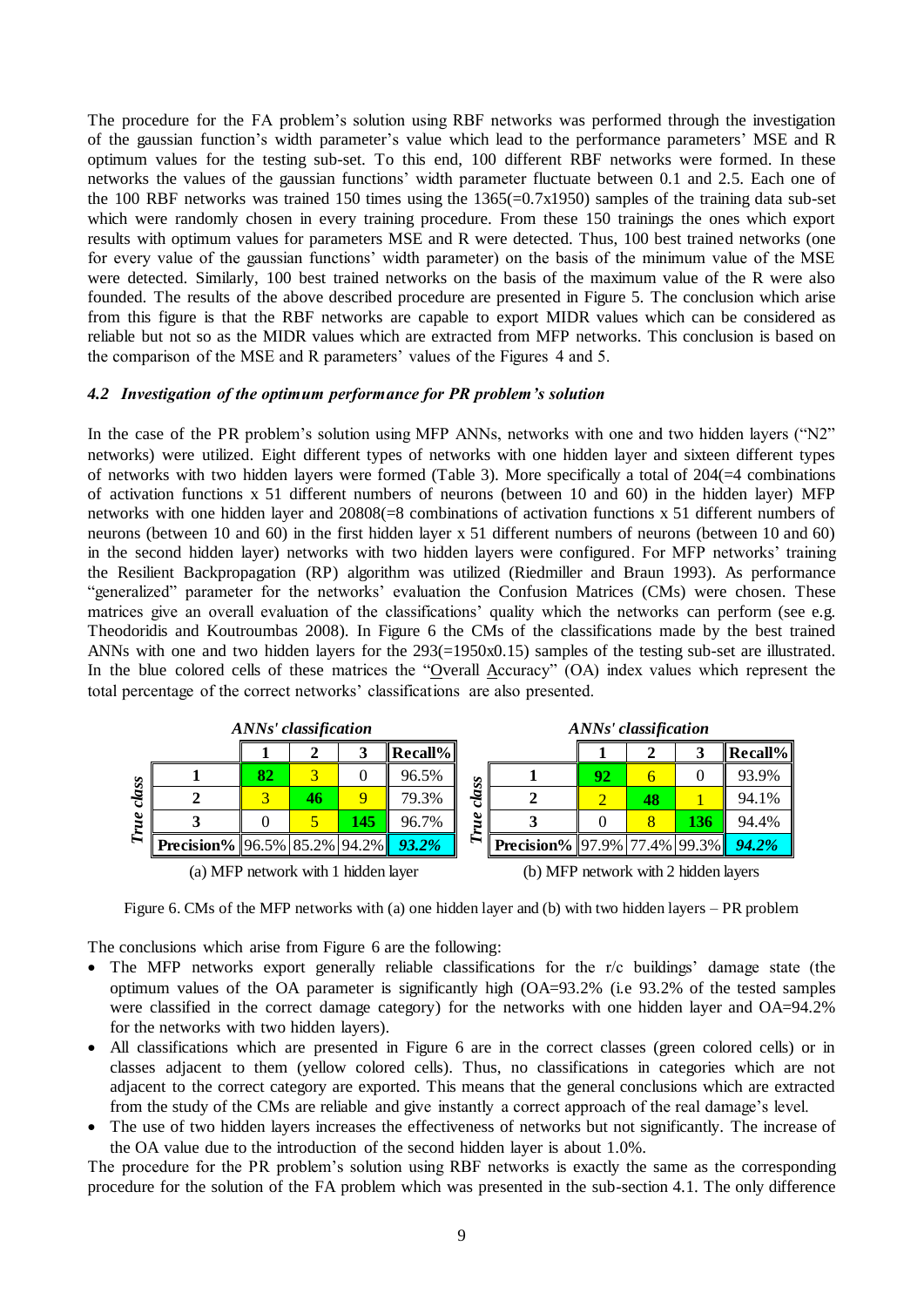is the utilization of the total percentage of correct classifications (OA parameter) as performance parameter. The results of this procedure are presented in Figure 7.



Figure 7. Results of PR problem's solution using RBF networks: (a) Optimum value of width parameter, (b) Best CM

From the combined study of figures 6 and 7 it can be concluded that the RBF networks with number of neurons in hidden layer equal to the number of training sub-set's samples and the utilization of gaussian functions with common value for their width parameter extract generally acceptable results (OA=88.4%) but no better than the results which are extracted by the MFP networks.

In the following Table 5 the configuration parameters of the MFP and RBF networks which export the optimum results of the FA and PR problems' solutions are summarized. These networks are utilized for the assessment of ANNs' generalization ability which will be presented in the section 5.

Table 5. Configuration parameters of the optimum MFP and RBF networks

| <b>CONFIGURATION</b>                        | <b>FA</b> problem |                          | PR problem                                                    |                |  |
|---------------------------------------------|-------------------|--------------------------|---------------------------------------------------------------|----------------|--|
| <b>PARAMETERS</b>                           | <b>MFP ANN</b>    | <b>RBF ANN</b>           | <b>MFP ANN</b>                                                | <b>RBF ANN</b> |  |
| <b>Number of hidden layers</b>              |                   |                          |                                                               |                |  |
| Number of neurons in hidden layer $(s)$     | 18                | 1365                     | $1^{\text{st}}$ : 44/2 <sup>nd</sup> : 50                     | 1365           |  |
| Activation functions in hidden layer(s)     | logsig            | $\overline{\phantom{a}}$ | $1st$ : tansig / $2nd$ : logsig                               |                |  |
| Radial function (rf) in hidden layer        |                   | gaussian                 |                                                               | gaussian       |  |
| <b>Activation functions in output layer</b> | linear            | linear                   | tansig                                                        | linear         |  |
| Width parameter's value of rf               |                   | 0.775                    |                                                               | 0.65           |  |
| $ANNs'$ names                               |                   |                          | MFP-N1-log-18 RBF-N1-0775 MFP-N2-tan/log/tan-44/50 RBF-N1-065 |                |  |

#### **5. EVALUATION OF GENERALIZATION ABILITY OF THE OPTIMUM CONFIGURED ANNS**

In the current section the prediction ability of networks presented in Table 5 is investigated through the predictions of the seismic damage level for a set of samples which are not included to the training data-set. To this end, three new testing r/c buildings were selected. The structural parameters of these buildings are  $(H_{tot1}=9.6m / e_{01}=0.0m / n_{Vx1}=62\% / n_{Vy1}=0.0\%)$ ,  $(H_{tot2}=16.0m / e_{02}=0.0m / n_{Vx2}=60\% / n_{Vy2}=0.0\%)$  and  $(H_{\text{tot3}}=25.6\text{m}$  / e<sub>03</sub>=0.0m / n<sub>Vx3</sub>=58% / n<sub>Vy3</sub>=0.0%). Moreover, 15 new testing seismic excitations were chosen from the PEER and the European strong-Motion databases. Then, following the same procedure as the one which is conducted for the generation of the training data set (section 3.2), a new testing data set was generated. This data set consists of  $45(=\frac{3x15}{9})$  samples. As in the cases of the training data set, two types of target vectors were formed: one type compatible to the formulation of the FA problem (Equation 2) and one type compatible to the formulation of the PR problem (section 3.1). The input vectors of the new testing data set were introduced to the most efficient networks of Table 5 in order to predict the seismic damage state for the 45 testing samples.

Figure 8 illustrates the predictions of the networks "MFP-N1-log-18" and "RBF-N1-0775". This figure concerns the predictions which arise from the approach of the FA problem's solution. Figure 9 illustrates the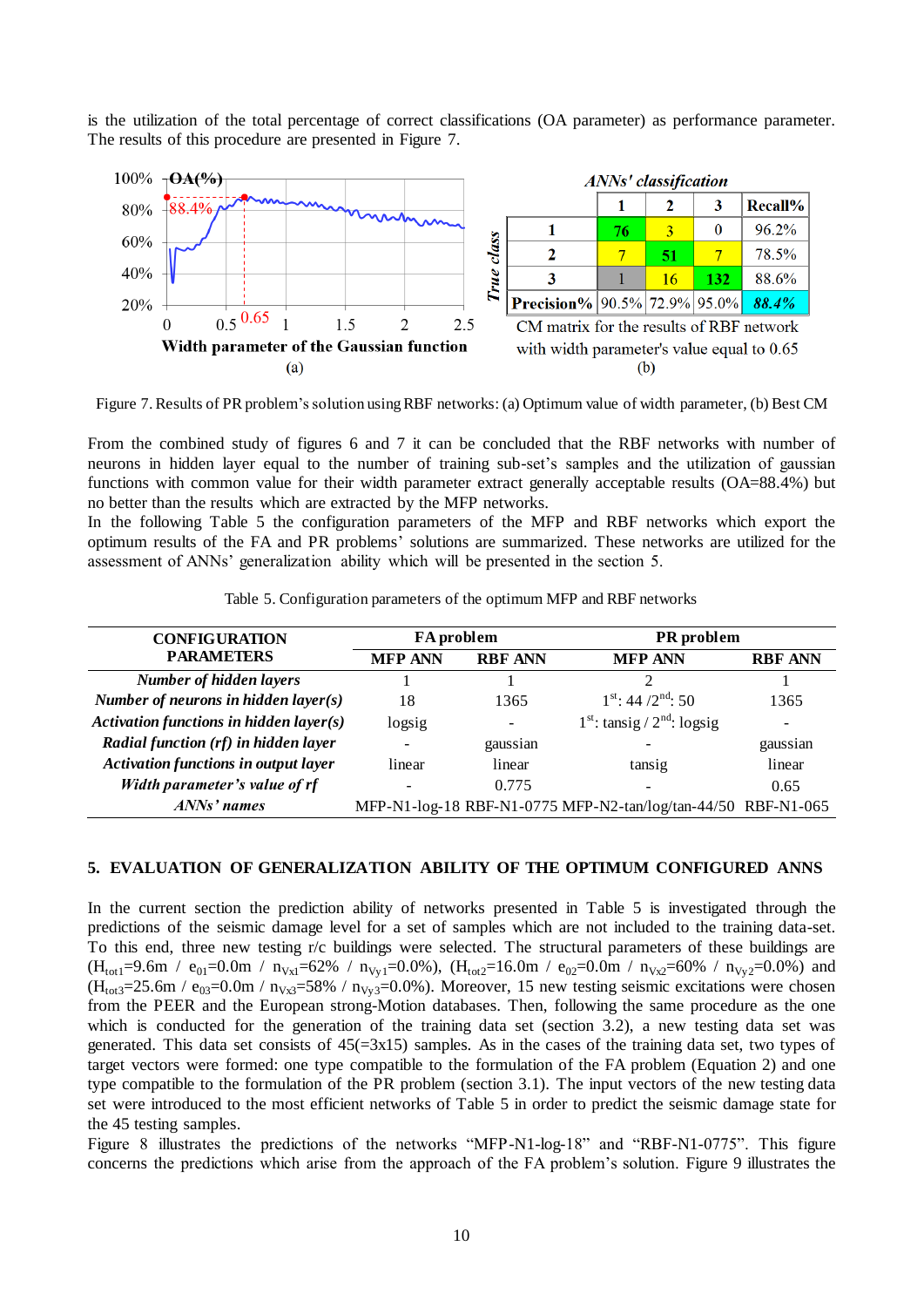predictions of the networks "MFP-N2-tan/log/tan-44/50" and "RBF-N1-065" which arise from the approach of the PR problem's solution.



Figure 8. Comparison of MIDR values predicted by NTHA and networks (a) "MFP-N1-log-18", (b) "RBF-N1-0775"

As emerges from the study of Figure 8, both examined networks extract predictions of a similar level of accuracy as regards the value of the R-factor. On the contrary the "RBF-N1-0775" network extracts results with significantly lower MSE value. However, the MSE value is relatively high in both cases. These high MSE values could be attributed mainly to the insufficiency of networks to adequately approach high MIDR values (higher than 1.0%) calculated by NTHA. This insufficiency is not of great importance since for MIDR values larger than 1.0% the buildings suffer heavy (and practically non-repairable) damages. Thus, the precision of the predicted MIDR values in these cases is not critical. By contrast, the ability for the reliable prediction of the order of magnitude of MIDR values is significant.



Figure 9. CMs of the new testing samples' damage state classifications made by the most efficient networks

The main conclusion which is extracted from Figure 9 is the high quality of classifications of both the examined networks (OA values equal to 86.7%). More specifically, besides the high value of the OA index the percentages of correct classifications to individual classes are also acceptable. Furthermore, it must be stressed that none of the examined samples is classified by both networks to classes not adjacent to the correct ones. Finally, a very significant conclusion which is extracted from the combined study of Figures 8 and 9 is that the predictions of the most efficient networks are more reliable when they are extracted on the basis of the PR problem's solution.

## **6. CONCLUSIONS**

The aim of the present study is the investigation of the Artificial Neural Networks' (ANN) ability for rapid and reliable estimation of seismic damage state of numerous r/c buildings. For this purpose, two different types of ANNs were utilized: the Multilayer Feedforward Perceptron (MFP) networks and the Radial-Basis Function (RBF) networks. The examined problem was formulated and solved as a problem of approximation of an unknown function (Function Approximation (FA) problem), as well as a pattern recognition problem (PR problem). The influence of the networks' configuration parameters on the reliability of their predictions was also examined. This investigation led to the best configured MFP and RBF networks on the basis of the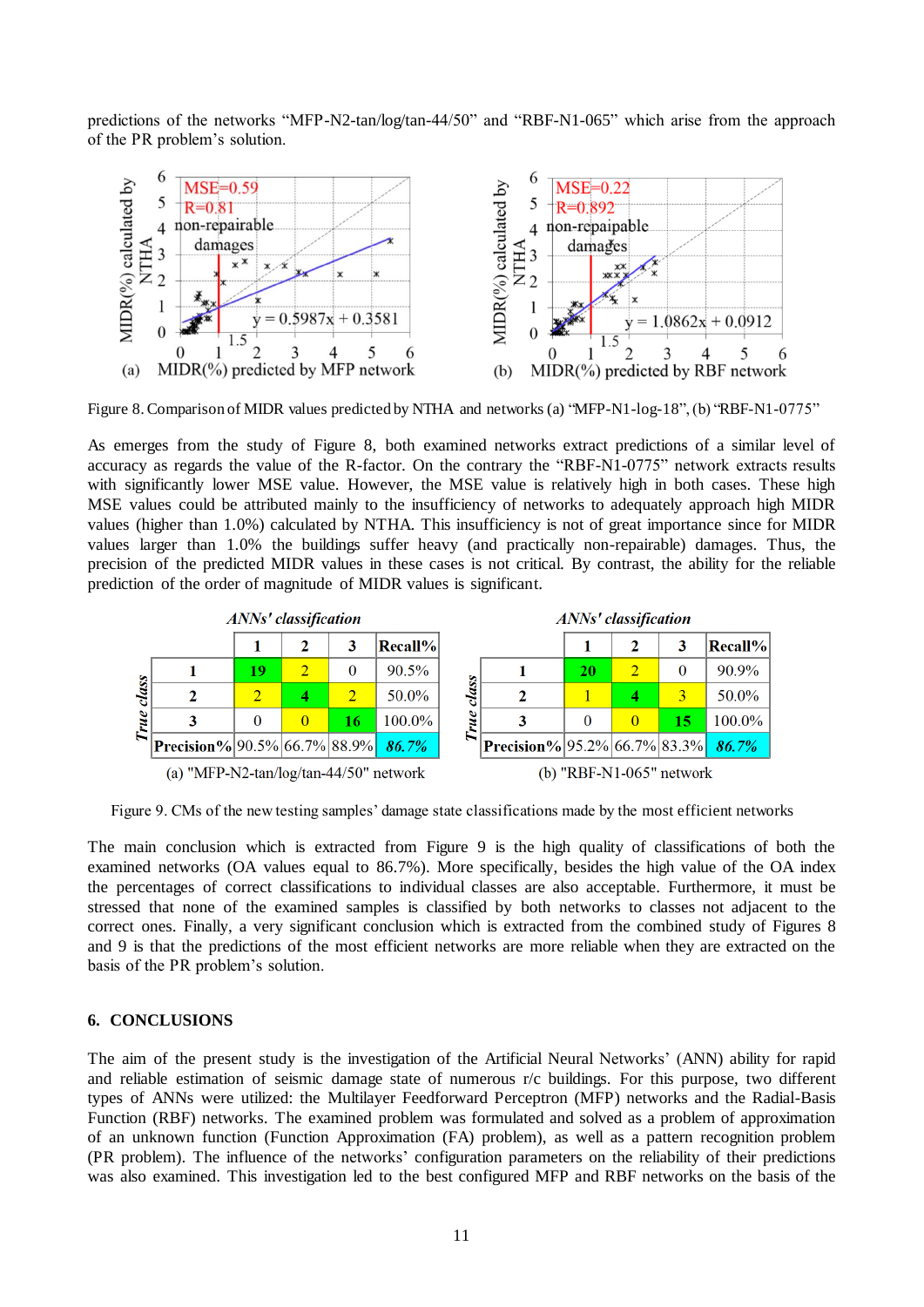optimization of their predictions. The generalization ability of these networks was examined using seismic scenarios. The main conclusions of the above described investigation procedure are the following:

- The MFP and RBF networks export generally significantly reliable predictions for the r/c buildings' damage state when the problem is formulated as PR problem. These predictions are achieved in the case of MFP networks when two hidden layers of neurons are introduced.
- The performance of MFP and RBF networks in the case of FA problem's solution is not such high as in the case of the corresponding solution of the PR problem. More specifically the for MIDR values in the range 0.0%-1.0% the performance of networks is acceptable. For MIDR values higher than 1.0% (which correspond to practically non-repairable damages) the accuracy of the networks' predictions is reduced (mainly in the case of MFP networks). However, for MIDR>1.0% the accuracy of numerical values is not so significant.
- In general, the generalization ability of RBF networks is slightly better than the corresponding MFP networks' ability. However, this conclusion arises from the specific training data set. Thus, the more robust conclusion of the current study is that the methods which are based on Artificial Intelligence (as the ANNs) are very promising methods for rapid and reliable estimation of numerous r/c buildings' seismic damage.

## **7. REFERENCES**

ATC (1985). Earthquake Damage Evaluation Data for California, ATC-13 Report. Redwood City, CA: Applied Technology Council.

European Strong-Motion Database (2003[\). http://www.isesd.hi.is/ESD\\_Local/frameset.htm](http://www.isesd.hi.is/ESD_Local/frameset.htm)

FEMA-154 (2002). Rapid visual screening of buildings for potential seismic hazards: A Handbook (FEMA-154). 2nd Edition, Washington, DC.

Haykin S (2009). Neural Networks and Learning Machines. 3<sup>rd</sup> edition, Prentice Hall.

Hornik K, Stinchcombe M, White H (1989). Multilayer Feedforward Networks are Universal Approximators. *Neural Networks*, 2(5): 359-366.

Kappos AJ, Panagopoulos G, Panagiotopoulos Ch, Penelis Gr (2006). A Hybrid Method for the vulnerability assessment of R/C and URM buildings. *Bulletin of Earthquake Engineering*, 4(4): 391-413.

Kramer SL (1996). Geotechnical Earthquake Engineering, Prentice-Hall.

Lautour OR, Omenzetter P (2009). Prediction of seismic-induced structural damage using artificial neural networks. *Engineering Structures*, 31: 600-606.

Marquardt DW (1963). An algorithm for least squares estimation of non-linear parameters. *Journal of Society for Industrial and Applied Mathematics*, 11(2): 431–441.

Masi A, Vona M, Mucciarelli M (2011). Selection of Natural and Synthetic Accelerograms for Seismic Vulnerability Studies on Reinforced Concrete Frames. *J. Struct. Eng.*, 137: 367-378.

Matlab (2013). Neural networks toolbox user guide.

Molas G, Yamazaki F (1995). Neural Networks for quick Earthquake Damage Estimation. *Earthquake Engineering and Structural Dynamics*, 24: 505-516.

Morfidis K, Kostinakis K (2017). Seismic parameters' combinations for the optimum prediction of the damage state of R/C buildings using neural networks. *Advances in Engineering Software*, 106: 1-16.

Naeim F (2011). The seismic design handbook,  $2<sup>nd</sup>$  edition, Kluwer Academic, Boston.

Park J, Sandberg IW (1991). Universal Approximation Using Radial-Basis-Function Networks. *Neural Computation*, 3(2): 246-257.

PEER (2003). Strong Motion Database[. http://peer.berkeley.edu/smcat](http://peer.berkeley.edu/smcat/)/

Riedmiller M, Braun H (1993). A Direct Adaptive Method for Faster Backpropagation Learning: The RPROP Algorithm. Proceedings of IEEE, San Francisco 1993: 586-591.

Ripley BD (1996). Pattern Recognition and Neural Networks, Cambridge University Press.

Rofooei FR, Kaveh A, Farahani FM (2011). Estimating the vulnerability of the concrete moment resisting frame